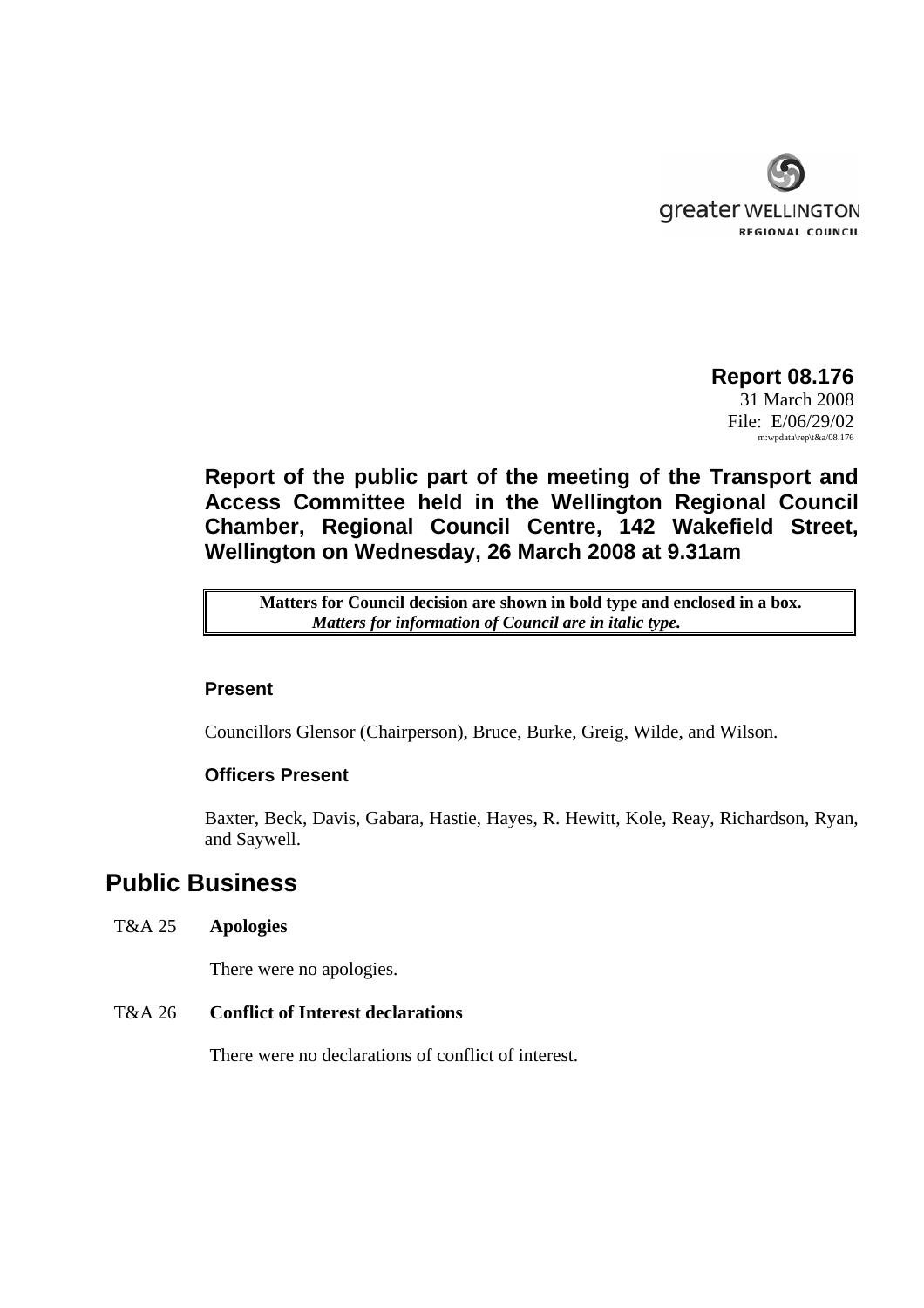# T&A 27 **Public Participation**

### **Tabled**

*Renewable Energy: issues related to rail in the Wellington Region. Paper presented to Greater Wellington Regional Council Sustainability Committee 18 March 2008.* Paula Warren.

*Making the most of existing Transport Infrastructure. Paper presented to Greater Wellington Regional Council Transport and Access Committee March 26 2008.*  Paula Warren.

*To: GWRC Transport and Access Committee meeting 26 March 2008.* Chris Horne.

Councillor Wilde joined the meeting at 9.40 am.

**Paula Warren** spoke on electrification of the regions rail network, and on making the most of the existing transport infrastructure.

**Paul Whitton** of Mana Coach Services expressed support for the Kapiti integrated ticketing system, Park and Ride facilities, and Quality Partnership Agreements.

**Chris Horne** voiced opposition to the placing of *Contravision* on bus windows, and advocated a law change to enable bus services to more effectively maintain their schedules.

# T&A 28 **Confirmation of Minutes**

*Resolved (Cr Greig/Cr Wilson)*

*That the Committee confirms the minutes of the meeting of 13 February 2008, Report 08.108.*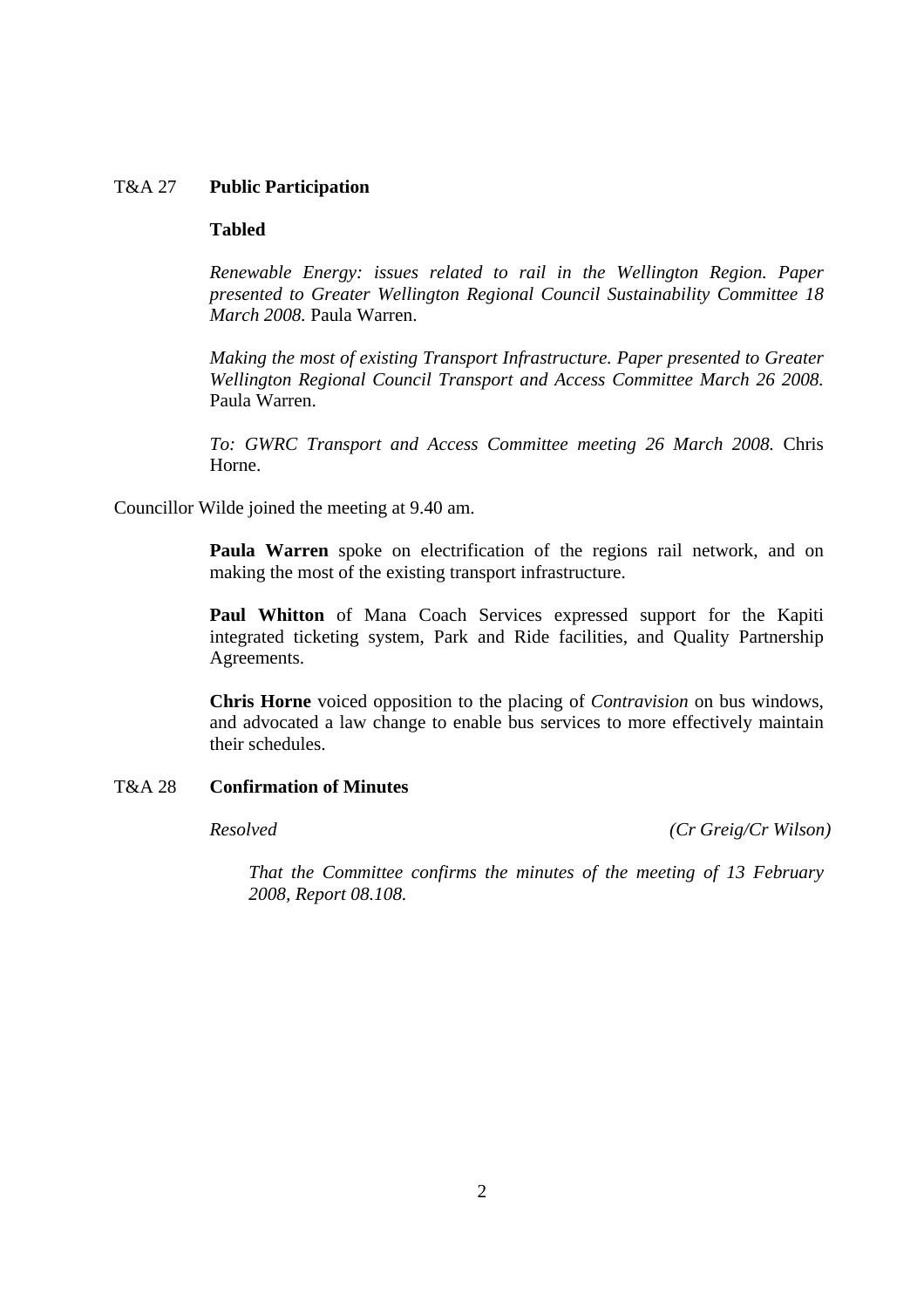# **Transport**

T&A 29 **Kapiti Integrated Ticket** 

**Report 08.158 File: TD/03/04/011** 

*Resolved (Cr Glensor/Cr Wilson)*

*That the Committee:* 

- *(1) Receives the report.*
- *(2) Notes the content of the report.*
- *(3) Agrees to introduce an integrated monthly fare/ticket for Paraparaumu bus and train users on an up to 4 month trial basis, subject to sufficient funding for the trial being freed up from reducing poor performing services.*
- *(4) Notes that the trial can be ended by either part, as per written agreement.*
- *(5) Agrees to investigate charging at park-and-rides and to report back to the Transport and Access Committee*
- *(6) Asks officers to report back further on an actual timetable and the specifics of the evaluation.*

### T&A 30 **Operational Plan delegation**

### **Report 08.149 File: TD/02/02/03**

*That the Committee:* 

- *(1) Receives the report.*
- *(2) Notes the content of the report.*

# **(3) Requests that Council adds to the delegations of the Transport and Access Committee the ability to adopt amendments to the Regional Passenger Transport Operational Plan.**

*Resolved (Cr Wilde/Cr Greig)*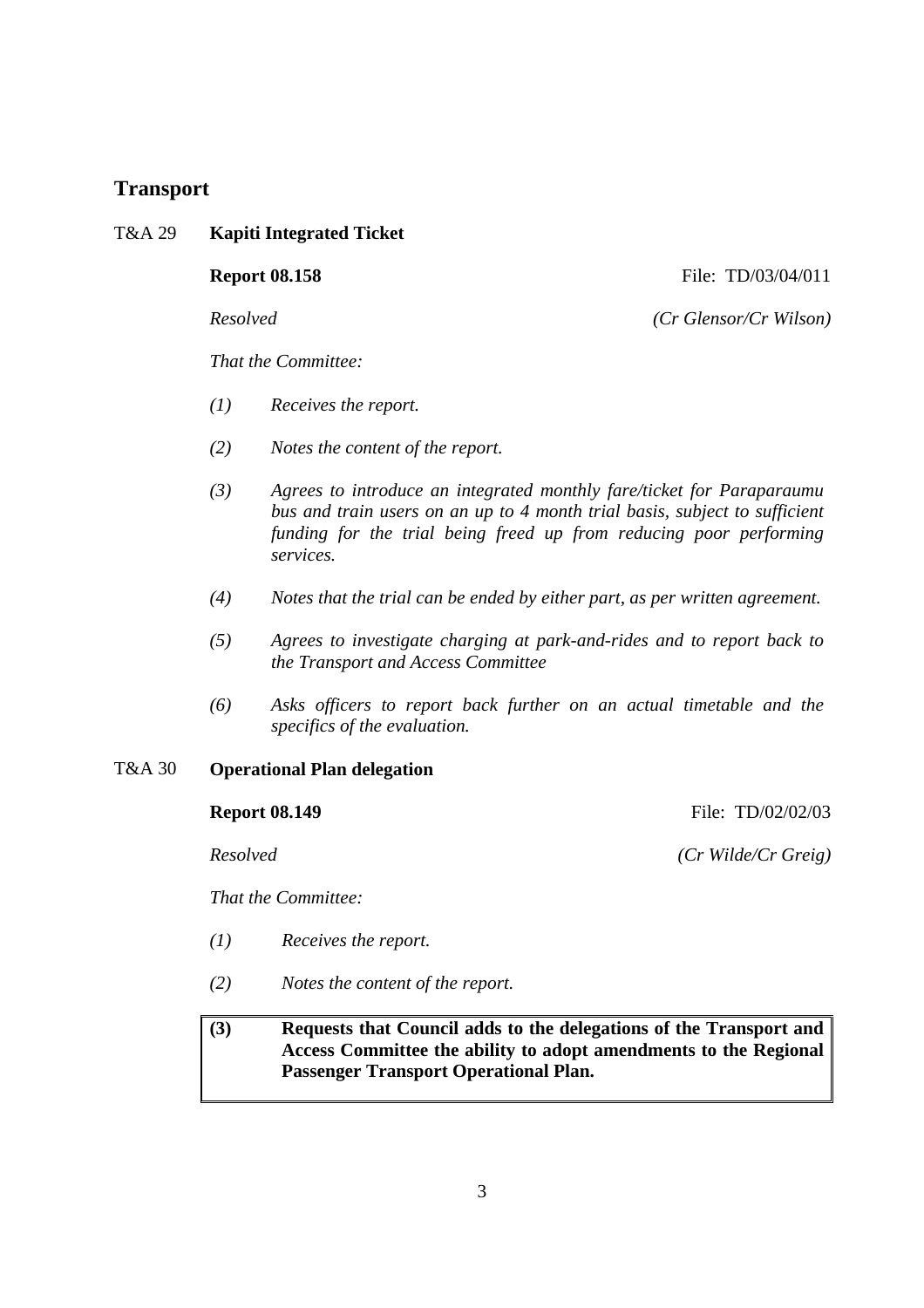- *(4) Agrees that the Committee retains an oversight of the Regional Passenger Transport Operational Plan so as to ensure it adheres to the vision, objectives, and policies of the Regional Passenger Transport Plan.*
- *(5) Agrees that the Committee will review the Regional Passenger Transport Operational Plan in its entirety at least once a year.*
- *(6) Agrees that the Committee must approve any changes to the Regional Passenger Transport Operational Plan that, in the opinion of the Chief Executive, could or are intended to materially affect the Committee's decision-making*
- **(7) Requests that Council delegates to the Chief Executive authority to incorporate in the Regional Transport Operational Plan previous Council decisions and current policy, provided that such changes continue to accurately reflect and will not result in any material change to any Council decision or policy.**
- **(8) Requests that Council delegates to the Chief Executive authority to make formatting and structural changes to the Regional Passenger Transport Operational Plan provided these changes will not result in any material change to any Council decision or policy**
- T&A 31 **Divisional Manager's Report**

**Report 08.148 File: E/06/29/03** 

*Resolved (Cr Greig/Cr Burke)*

*That the Committee:* 

- *(1) Receives the report.*
- *(2) Notes the content of the report.*
- *(3) Agrees to re-institute Quality Partnership Agreement meetings, but with greater emphasis and control over agenda content.*
- *(4) Agrees to establish a Quality Partnership Agreement in the Wairarapa.*

### **Noted**

The Committee thanked Officers for the work they put into the seven community forums to discuss public transport issues.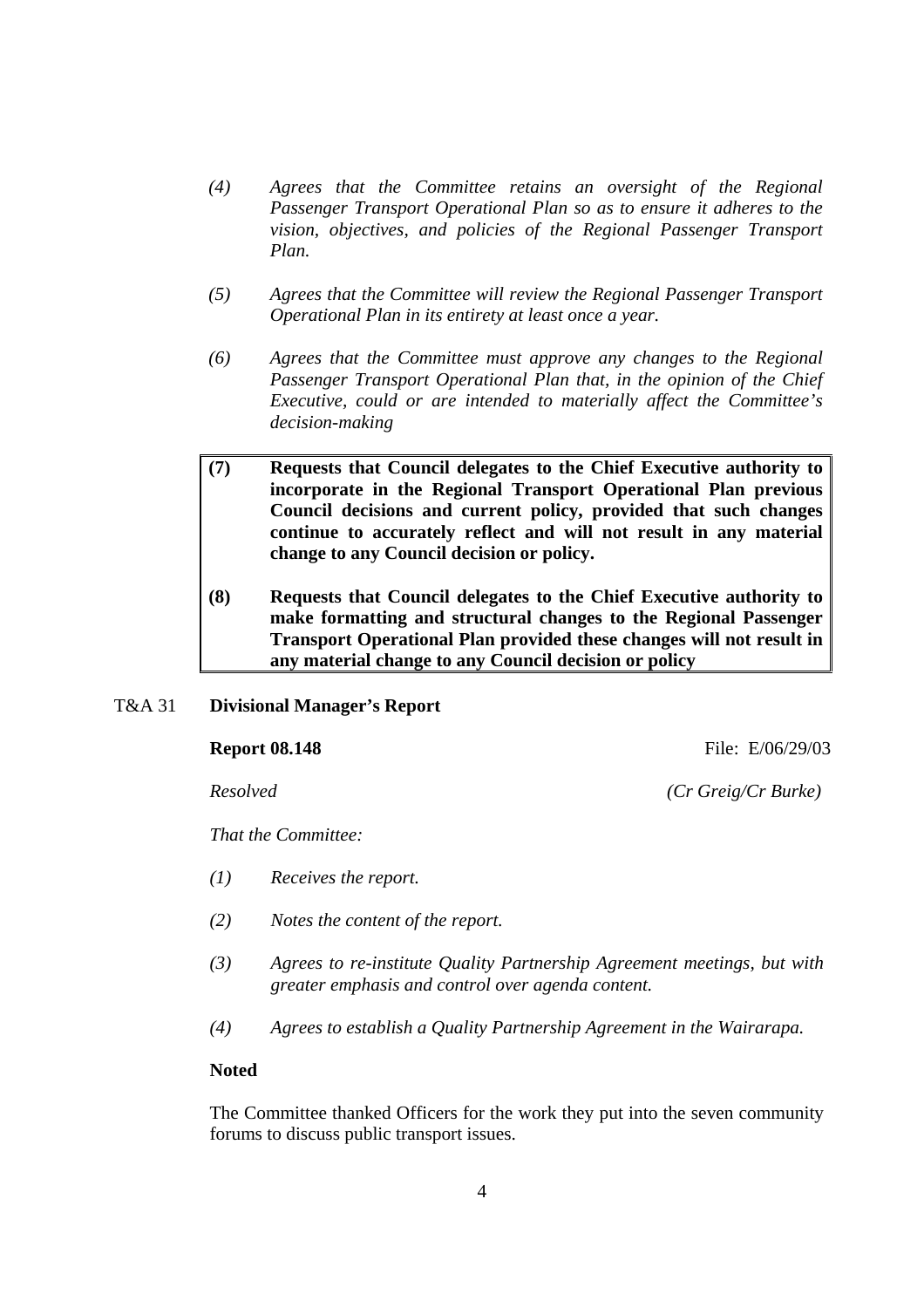# T&A 32 **Rail projects update presentation** (as given to LTNZ)

Angus Gabara gave a *Powerpoint* presentation.

The meeting was adjourned between 10.40 am and 11.00 am for morning tea.

#### T&A 33 **Tax reform – Removing Barriers to Sustainable Transport**

**Report 08.131 File: TP/11/01/02** 

*Resolved (Cr Glensor/Cr Wilson)*

*That the Committee:* 

- *(1) Receives the report.*
- *(2) Notes the content of the report.*
- *(3) Agrees that the Chairman on behalf of the Transport and Access Committee canvasses the opinions of Local Authorities, and if support can be gained, commences discussions with Central Government for tax reforms to minimise the fringe benefit tax costs on travel plan measures in line with the Government's transportation and environment policies.*

### T&A 34 **Draft Regional Walking Plan**

**Report 08.147 File: TP**/11/09/03

*Resolved (Cr Greig/Cr Bruce)*

*That the Committee:* 

- *(1) Receives the report.*
- *(2) Notes the content of the report.*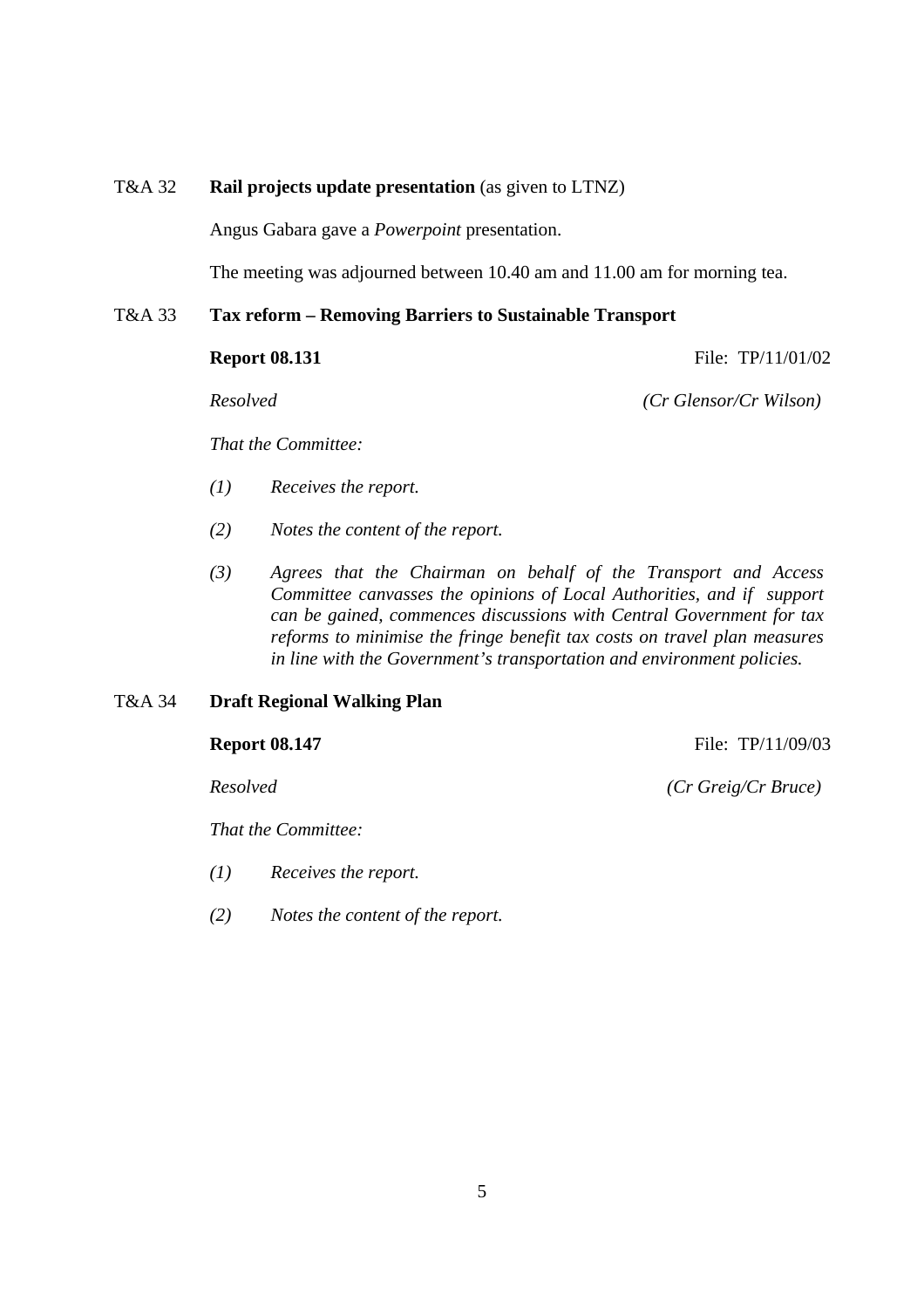# **Access**

# T&A 35 **Establishment of a Disability Reference Group**

**Report 08.150 File: E/06/29/03** 

*Resolved (Cr Wilson/Cr Wilde)*

*That the Committee notes:* 

- *(1) The progress made relating to the establishment of a Greater Wellington Disability Reference Group.*
- *(2) That officers will report on a substantive proposal for the establishment of a Greater Wellington Disability Reference Group to the Committee's meeting on 26 June 2008.*

T&A 36 **Disability Liaison Role** 

#### **Report 08.162** File: E/06/29/03

*That the Committee:* 

- *(1) Receives the report.*
- *(2) Notes the content of the report.*
- *(3) Notes the allocation of the disability liaison role within the Council's Public Transport Division to Anke Kole.*

# T&A 37 **General**

### Councillor Greig

- Discussed a perceived lack of liaison between public transport and events centres in relation to proving services for concert-goers. Officers were asked to brief the next Committee meeting.
- Asked whether the Council had any involvement with "Graffitti Busters" Officers were asked to follow-up.

*Resolved (Cr Greig/Cr Wilson)*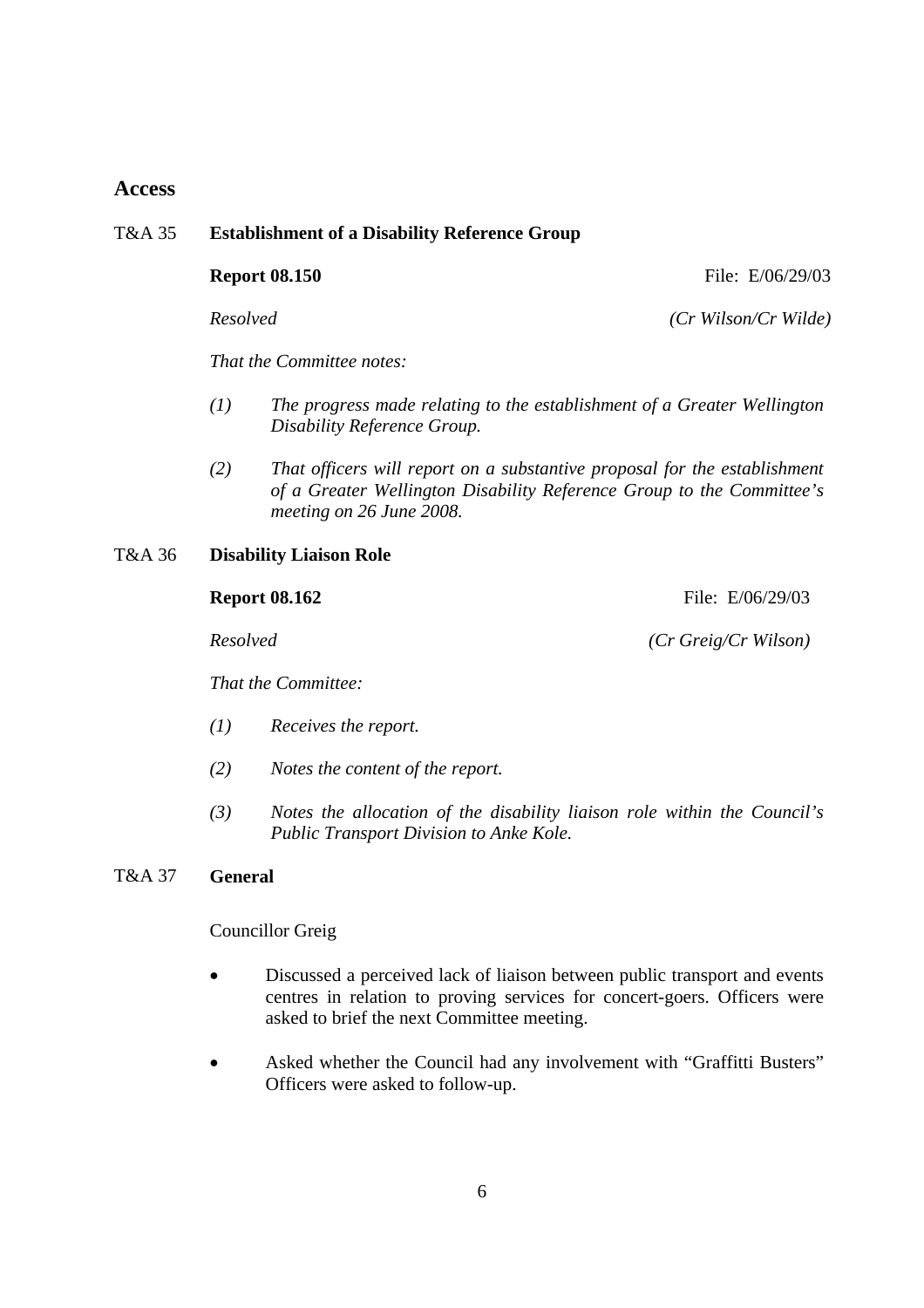Councillor Bruce, with regard to the Draft Regional Walking Plan, suggested that walking and cycling be separated, particularly in regard to cycle storage. Officers were asked to follow-up.

# T&A 38 **Exclusion of the public**

**Report 08.160** *(Cr Burke/Cr Wilde)*

*That the Committee* 

*Excludes the public from the following part of the proceedings of this meeting namely:* 

#### *Kapiti Railway Stations Implementation Programme*

*The general subject of each matter to be considered while the public is excluded, the reasons for passing this resolution in relation to each matter and the specific grounds under section 48(1) of the Local Government Official Information and Meetings Act 1987 for the passing of this resolution are as follows:* 

| subject<br><b>General</b><br>of each matter to<br>be considered      | this<br>resolution<br>$\boldsymbol{i}$ n<br>relation to each                                                                                                                                                                                                                                                                                                                                                                                                  | <b>Reasons</b> for passing Ground under section 48(1) for<br>the passing of this resolution                                                                                                                                                                                                                                                                                                                                               |
|----------------------------------------------------------------------|---------------------------------------------------------------------------------------------------------------------------------------------------------------------------------------------------------------------------------------------------------------------------------------------------------------------------------------------------------------------------------------------------------------------------------------------------------------|-------------------------------------------------------------------------------------------------------------------------------------------------------------------------------------------------------------------------------------------------------------------------------------------------------------------------------------------------------------------------------------------------------------------------------------------|
| Kapiti<br>Railway<br><b>Stations</b><br>Implementation<br>Programme: | The information<br>contained in this report<br>relates to the risks and<br>opportunities<br>associated with the<br>development of Kapiti<br>railway stations and<br><i>outlines a proposed</i><br><i>implementation plan.</i><br>Having this part of the<br>meeting open to the<br><i>public</i> would<br>disadvantage the<br>Council's commercial<br>activities as it would<br>reveal the Council's<br>rail development<br>strategies in the Kapiti<br>area. | That the public conduct of the<br>whole or relevant part of the<br>proceedings of the meeting would<br>likely result in the disclosure of<br>information for which good reason<br>for withholding would exist under<br>section $7(2)(h)$ of the Local<br>Government Official Information<br>and Meetings Act 1987 (i.e. to<br>enable Greater Wellington to<br>carry out, without prejudice or<br>disadvantage, commercial<br>activities). |
|                                                                      | $C_{\text{max}}$ and so $W_1 W_2 W_3$ and $L_{\text{max}}$                                                                                                                                                                                                                                                                                                                                                                                                    |                                                                                                                                                                                                                                                                                                                                                                                                                                           |

*Greater Wellington has not been able to identify*